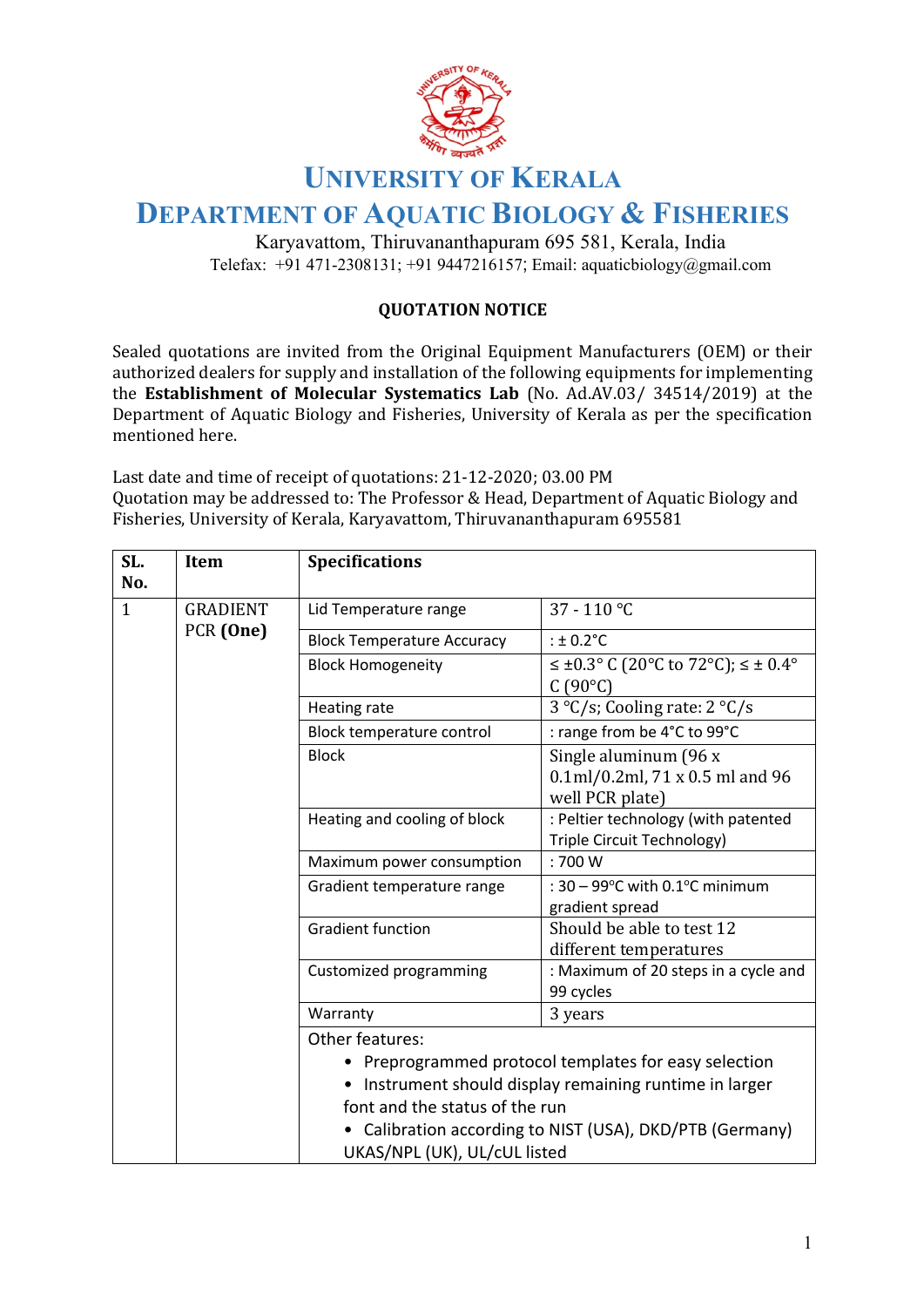| SL.<br>No.     | <b>Item</b>            | <b>Specifications</b>                                                           |                                                  |
|----------------|------------------------|---------------------------------------------------------------------------------|--------------------------------------------------|
|                |                        | <b>Geldoc analyser</b> (for viewing gels in Molecular biology Laboratory) (One) |                                                  |
| $\overline{2}$ | <b>Geldoc analyser</b> | Max. image area (W x<br>H)                                                      | $: 21 \times 14$ cm                              |
|                |                        | Detector                                                                        | 6.3 mp CMOS                                      |
|                |                        | Pixel Size                                                                      | $2.4 \times 2.4$ um                              |
|                |                        | Bit depth (gray levels)                                                         | 65,536                                           |
|                |                        | Dynamic range                                                                   | >3.5 orders of magnitude                         |
|                |                        | <b>Excitation source</b>                                                        | Trans-UV, Epi-white, Trans-<br>white, Trans-blue |
|                |                        | <b>Emission filter</b>                                                          | 535-645 nm                                       |
|                |                        | Data output                                                                     | 16 bit or 8 bit: SCN, TIFF, JPEG<br>image files  |
|                |                        | Operating humidity                                                              | 20-80% relative humidity                         |
|                |                        |                                                                                 | (non-condensing)                                 |
|                |                        | Warranty                                                                        | 3 years                                          |

| SL.<br>No. | Item                                                               | <b>Specifications</b>                                                                                                                                               |
|------------|--------------------------------------------------------------------|---------------------------------------------------------------------------------------------------------------------------------------------------------------------|
| 3          | Micropipette Set: One set (6 nos) of Micropipette set              |                                                                                                                                                                     |
|            | 4-digit display<br>Stand for pipettes<br>Air displacement pipettes | Volume- 0.1-2.5 ul, 0.5-10ul, 2-20 ul, 10-100ul, 20-200 ul, 100-1000ul<br>Can autoclaved without disassembled<br>Tip ejection force of pipettes can be low as 3.6 N |

| SL. | <b>Item</b>                      | <b>Specifications</b>                                         |
|-----|----------------------------------|---------------------------------------------------------------|
| No. |                                  |                                                               |
| 4   |                                  | <b>Gel Electrophoresis with One Powerpack</b>                 |
|     |                                  |                                                               |
|     | Length of Gel Tray: $> 10$ cm    |                                                               |
|     | Width of Gel Tray: $> 15$ cm     |                                                               |
|     | Distance to electrode: > 14.5 cm |                                                               |
|     | Output current: 300 V            |                                                               |
|     | Display: 3 digit LED             |                                                               |
|     |                                  | Operating conditions: 0-40oC, 0-95% humidity (non-condensing) |
|     |                                  | Input protection: fuse on both hot and neutral                |
|     |                                  | Timer: 1-999 min, fully adjustable                            |
|     |                                  | Output range: 10-300 V; 4-400 mA                              |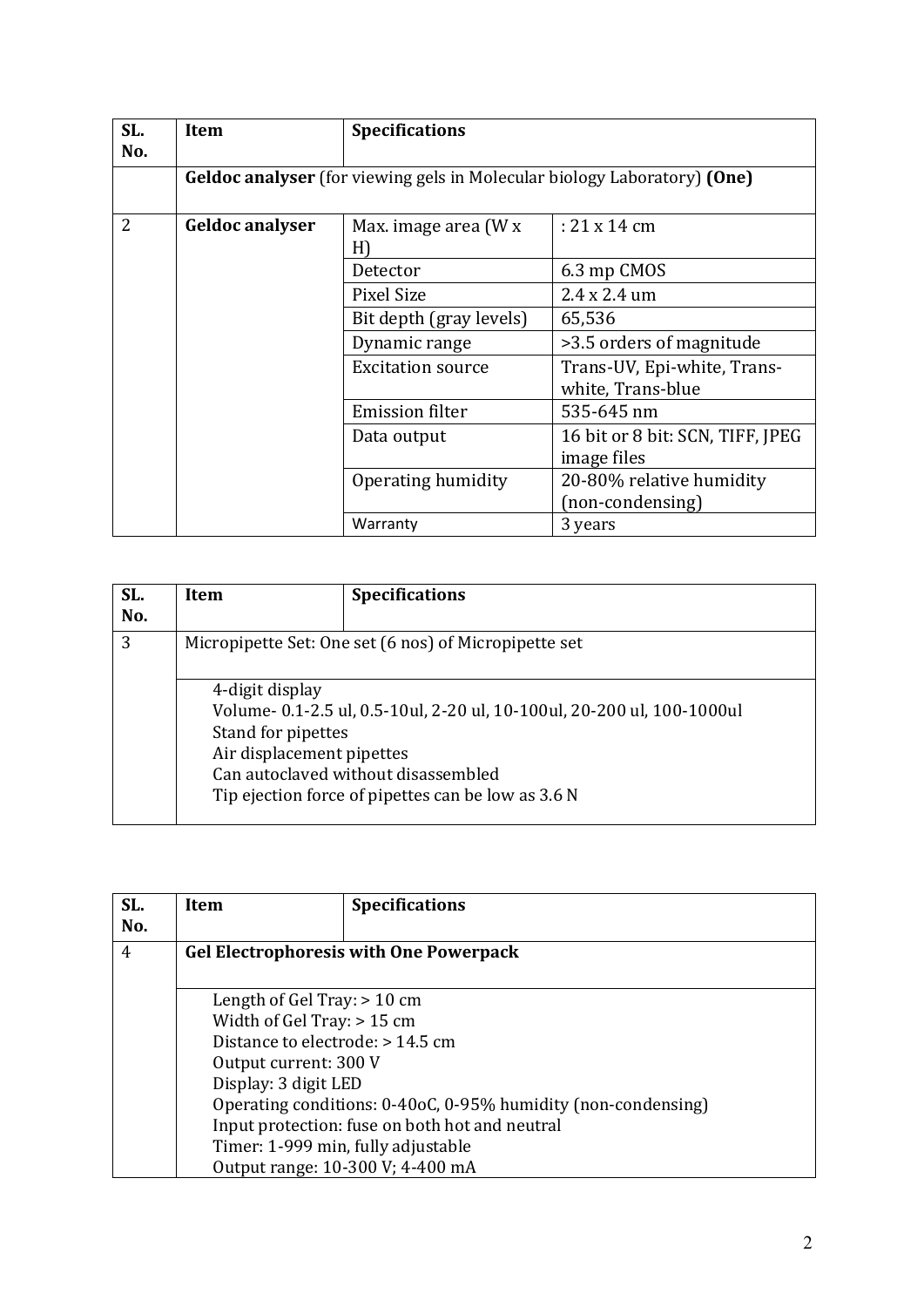| Pause/resume function: Yes                                        |
|-------------------------------------------------------------------|
| Safety features: No-load detection, sudden load change detection, |
| overload/short- Circuit detection; over voltage protection        |
| Output terminals: 4 pair recessed banana jacks in parallel        |
|                                                                   |

| SL. | <b>Item</b>  | <b>Specifications</b>     |                                        |
|-----|--------------|---------------------------|----------------------------------------|
| No. |              |                           |                                        |
| 5   | Refrigerated | Max. RPM/RCF for Fixed    | Approx. 16,000 rpm / 27,590 x g        |
|     | Centrifuge   | Angle                     |                                        |
|     | (One)        | Max. RPM/RCF for Swing-   | Approx. 5,000 rpm / 5,394 x g          |
|     |              | out                       |                                        |
|     |              | Max. Capacity for Fixed   | 6 x 250 mL, 8 x 50 mL, 20 x 5.0 mL     |
|     |              | Angle                     | conical, 48 x 2.0 mL                   |
|     |              | Max. Capacity for Swing-  | 4 x 1,000 mL, 4 x 5 MTPs               |
|     |              | out                       |                                        |
|     |              | Temp. range (°C)          | -11 $^{\circ}$ C to 40 $^{\circ}$ C    |
|     |              | Time control              | Pulse, Timed < 10 hr or                |
|     |              |                           | Continuous                             |
|     |              | <b>RCF/RPM</b> conversion | <b>YES</b>                             |
|     |              | <b>ACC/DEC Ramps</b>      | 9/10                                   |
|     |              | Program Memory            | 100 (3 Quick Program call button)      |
|     |              | Power Supply              | 220~230 V, 60/50 Hz (110 V             |
|     |              |                           | optional)                              |
|     |              | Power Requirement         | <b>2.0 KVA</b>                         |
|     |              | Rotor                     | 2, 5, 50, 250 and 1000 ml              |
|     |              | Safety features           | Rotor autoclavable (121° C for 20      |
|     |              |                           | min)                                   |
|     |              |                           | Rotor made of anodized alumini to      |
|     |              |                           | resist chemical                        |
|     |              |                           | Chamber made of stainless steel        |
|     |              |                           | Automatic imbalance/rotor<br>detection |
|     |              |                           | Automatic motorized locking when       |
|     |              |                           | lid almost closed                      |
|     |              |                           | Low noise levels less than 63db at     |
|     |              |                           | max speed                              |

| SL.<br>No. | Item           | <b>Specifications</b>                                                                       |  |
|------------|----------------|---------------------------------------------------------------------------------------------|--|
| 6          | -80 Freezer    |                                                                                             |  |
|            | Type: Vertical |                                                                                             |  |
|            |                | Temperature range: Programmable temperature range from -50 $^{\circ}$ C to -86 $^{\circ}$ C |  |
|            |                | Control: Micro Processor control of temperature and alarms                                  |  |
|            |                | Cascade Refrigeration: Hermetically-sealed two stage cascade system                         |  |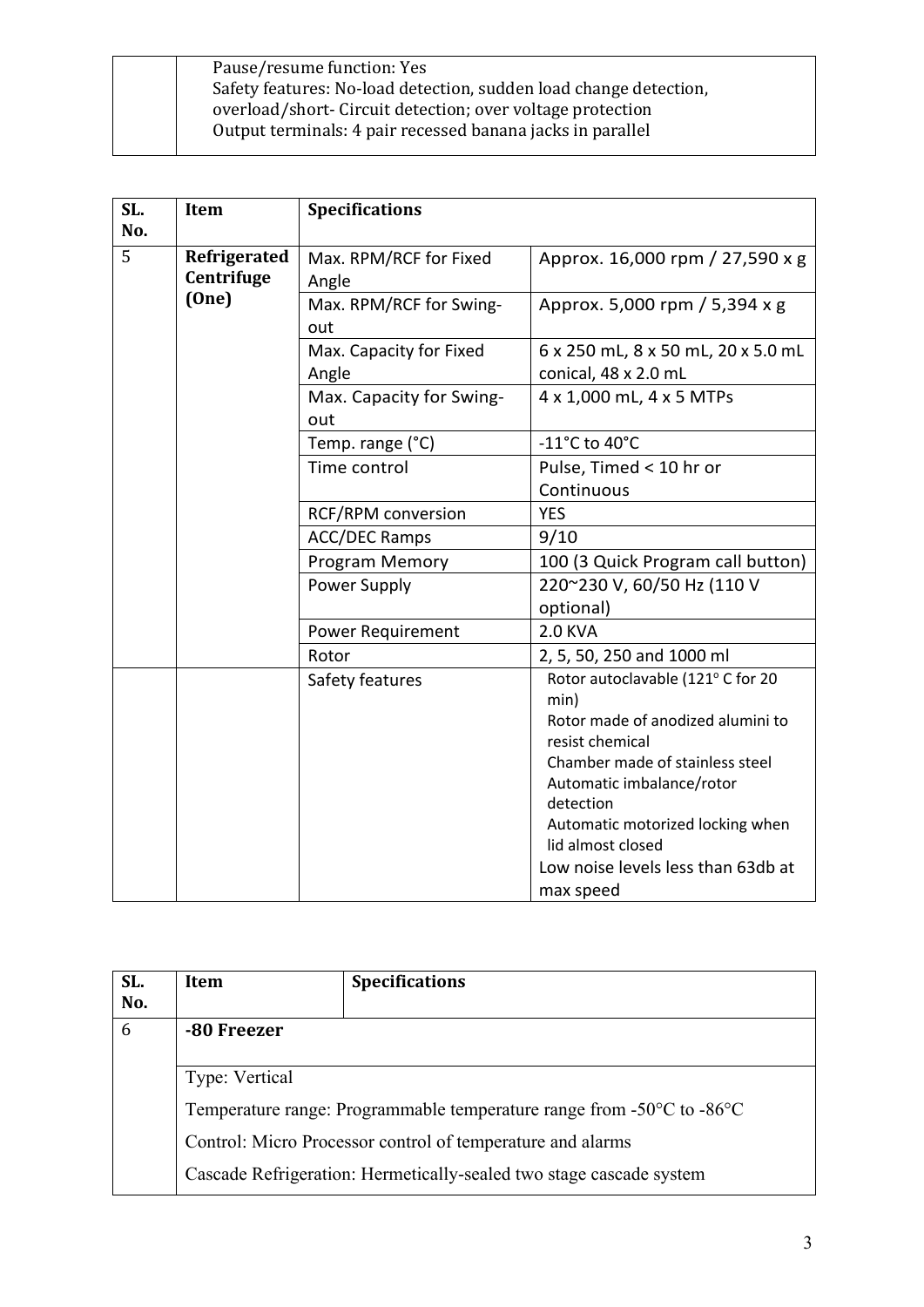| Insulation: Triple silicon section seal with ultra-thin vacuum insulation panel |
|---------------------------------------------------------------------------------|
| Chamber: Latch able inner door to minimize cold air loss                        |
| Vacuum vent with plunger: Fitted with decompression valve facility & heated air |
| vent                                                                            |
| Shelves: 5 internal doors and 5 adjustable Stainless-Steel Shelves              |
| Security: Password and Keyed locks on the outer doors                           |
| Power: On-Off switch is located behind the locked panel                         |
| Battery Backup: Activates alarms & display temperature with power failure       |
| Alarms: Audible and Visible alarms for Temperature filter clean, power out, Low |
| Battery, System Fail, and Fault analysis.                                       |
| Door seal: Inner door fitted with low temperature safe silicone seal            |
| Filter: Front mounted compressor filter                                         |
| Power consumption: Approx. 10.8 kWh/day                                         |
| Noise level: Approx. 55 dB                                                      |
| Stability: "Voltage Boost-Buck" is needed                                       |
| Certification: UL, CE and CSA certified                                         |
|                                                                                 |

## **Terms and Conditions**

1 The bidder should submit following documents along with bid:

- Detailed technical compliance of product quoted with cross reference
- Brochure and literature of the product quoted establishing its Brand, Make, Model and Technical Specifications
- List of addresses of Offices/Company's Service Centres
- Original Equipment Manufacturer (OEM) Certificate/ Undertaking. If the bidder is not an OEM, Certificate of authorized dealership/ distributorship from the OEM.
- Certificate from the OEM for technical support to the bidder and supply of spares.

2. Incomplete & conditional quotations received after the due date will be summarily rejected without assigning any reasons thereof

3. The Price/Rate quoted should be inclusive of all Taxes Freight, Packing & Forwarding Charges, Handling, Delivery Charges, installation charges etc.

4. The configuration given is the minimum configuration that is/are required. Vendors may choose to supply higher/better/ enhanced systems, but their financial quotes shall be treated as if they have been offered for the specified configuration only.

5. The bid shall be typed and shall be signed by the bidder or a person duly authorized to bind the bidder to the contract.

6. The bidder is expected to examine all instructions, forms, terms, condition, and technical specifications in the quotation Documents. Failure to furnish all information required by the